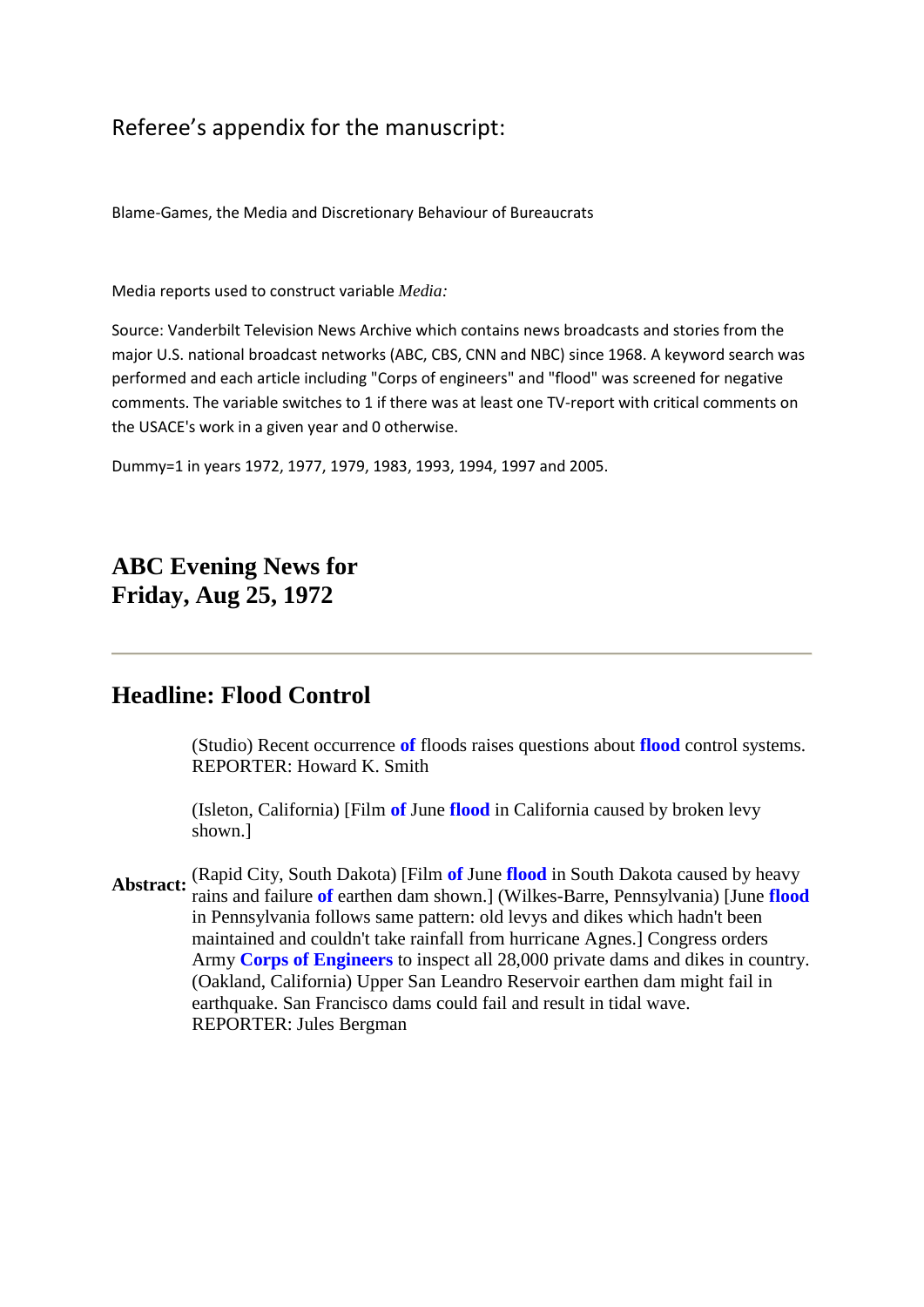# **Headline: Flooding / Georgia Dam Collapse / Local Dam Inspection**

(Studio) Rainstorms and flooding in eastern US, especially flooding in 3 Appalachian states noted. President Carter's declaration **of** Georgia as disaster area, in wake **of** collapse **of** earthen dam at Toccoa, noted. REPORTER: Barbara **Walters** 

(Toccoa, Georgia) Report on aftermath **of flood** at Toccoa, Georgia. 1st victims were students at Toccoa Falls Bible College, and nearly all dead were associated with school. [Paul WILLIAMS - talks **of** parents' deaths.] [Army **Corps of Engineers** spokesperson Colonel Frank WALTER - has no information re: reason for collapse yet; cites **Corps** report on dams made available to state and local govts.]

#### **Abstract:** REPORTER: Bob Sirkin

(DC) Dam burst in Buffalo Creek, West Virginia, similar to Georgia dam burst, noted. (Film shown.) Congress authorization **of Corps** to investigate problem **of** nonfederal dams and results **of** inventory by **Corps** described. [Representative Leo RYAN - cites danger **of** such dams, using Kelley Barnes Dam as example] **Corps**' estimates **of** amount needed to fund local dam inspections, Nixon administration's policy **of** nonfederal dam inspection being nonfederal government responsibility and Carter administration's maintenance **of** this policy, so far, noted. **Corps** has received some funds for local dams, but administration policy not yet clear. REPORTER: Herbert Kaplow

**Broadcast Type: Evening News** Segment Type: **News Content**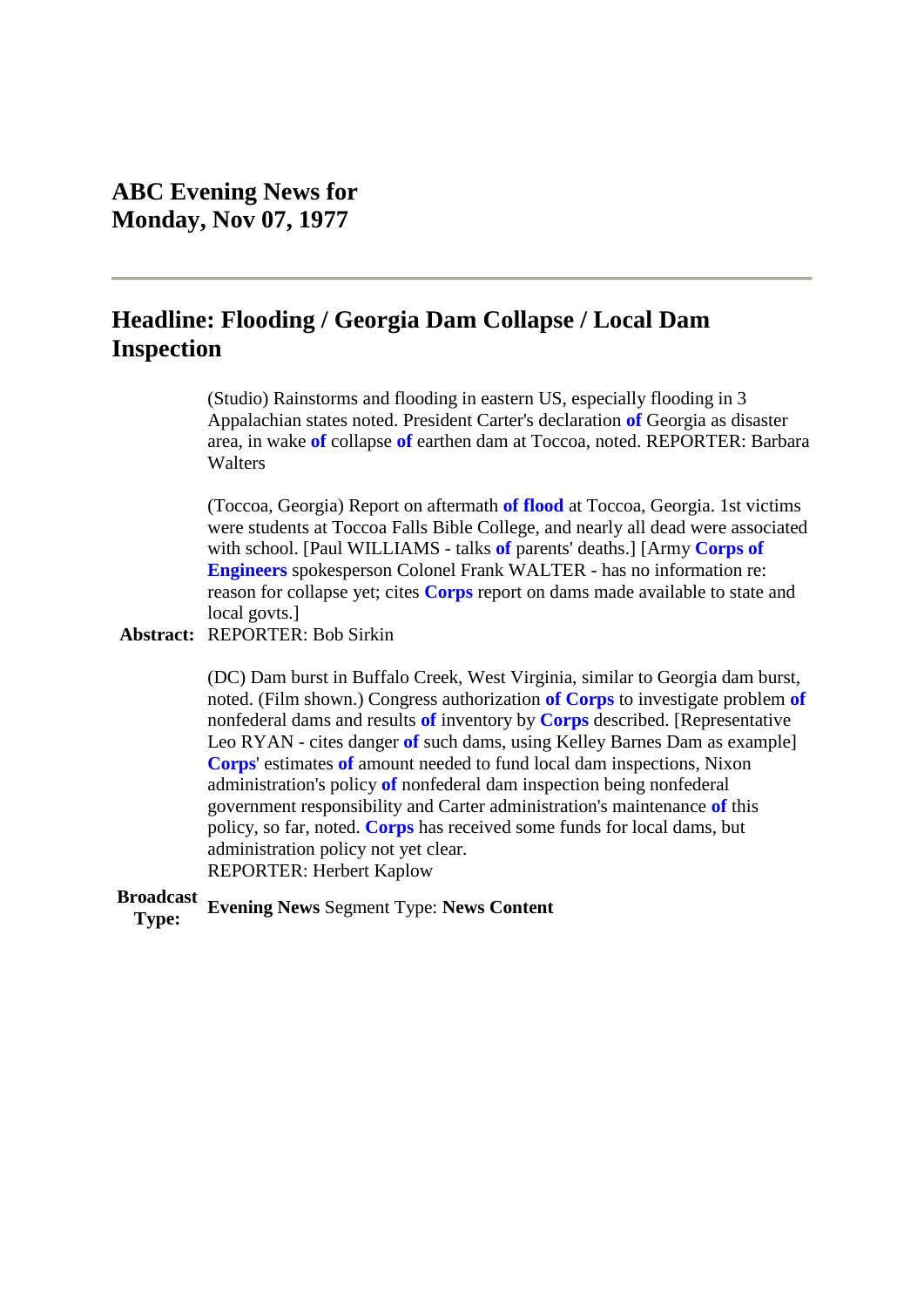# **Headline: Rain and Floods / Georgia Dam Collapse / Dam Safety / North Carolina Floods**

(Studio) President Carter's declaration **of** Toccoa, Georgia, as disaster area in wake **of** dam burst there noted. REPORTER: Walter Cronkite

(Toccoa, Georgia) Report on aftermath **of flood** and cleanup efforts; damage to area, include Toccoa Falls Bible College, noted. [Georgia governor's office spokesperson Tom PERDUE - notes difficulty **of** finding cause **of** dam burst, due to complete demolition **of** dam.] Army **Corps of Engineers** spokesperson Colonel Frank Walter's speculation with regard to dam burst cited. Other dams in Georgia designated by **Corps** as hazardous and details with regard to designation and inspection stated. [**Corps** spokesperson General Kenneth McINTYRE - notes need for inspection **of** small dams across US.] REPORTER: Bruce Hall

Abstract: (Studio) House subcommittee 's hearings on dam safety earlier in year noted. REPORTER: Walter Cronkite

> (DC) [Subcommittee chairperson Leo RYAN - cites belief that other dams have same potential as Toccoa dam did to burst; cites Kelley Barnes Dam as example] Congress provision for **Corps** inspection **of** dams, but without funds to carry it out, noted. [RYAN - cites money spent on airport safety and says dam safety ought to have same spent on it.] Ryan's suggestion **of** putting jobless to work repairing dams noted.

REPORTER: Jed Duvall

(Studio) Report on flooding due to rain in North Carolina's Blue Ridge Mts. (Film shown.) REPORTER: Walter Cronkite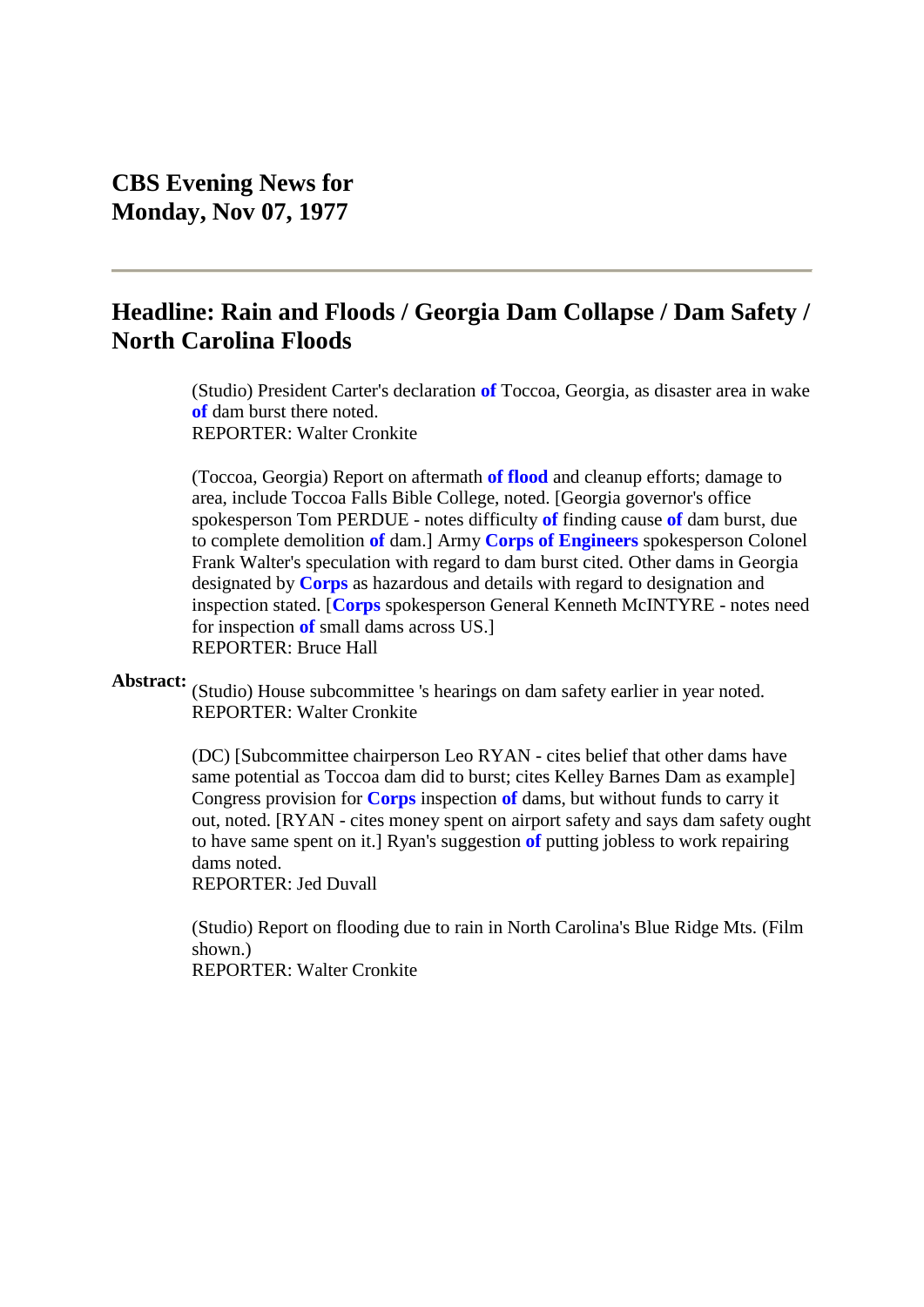## **Headline: Segment 3 (The Corps of Engineers)**

(Studio) Report introduced.

**Abstract:** pointed out [**Corps** spokesperson Lieutenant General John MORRIS - comments.] (DC) Army **Corps of Engineers** project on Red River in Louisiana said typical **Corps** venture; details given. Films shown. Incr. in estimated cost **of** project since congress authorization 10 years ago reported; graph shown. **Corps** reassessment **of** benefits gained by project cited. Federal law with regard to economy benefits **of Corps** projects in relationship to cost to taxpayers quoted. Allegations **of** cost underevaluations by **Corps** and **Corps**' defense **of** projects stated. **Corps**' position with regard to Red River project detailed; uselessness **of** lake created by project **Corps** claim **of flood** prevention and erosion control benefits from Red. River project and allegation **of** lying by **Corps** reported [**Corps** OFFICIAL - talks about exaggeration by **Corps** with regard to project expenses; says was directed by superiors to lie.] [MORRIS - denies orders re: falsification.] Falsification **of** benefit analysis **of** Tennessee River-Tombigbee Canal project detailed. Admin. abandonment **of** plan to strip **Corps of** authority to calculate costs and benefits said due to congress opposition to plan; Congmen. reported to see **Corps** as source **of** money for home districts. REPORTER: Robert Bazell

# **NBC Evening News for Thursday, Apr 19, 1979**

## **Headline: Floods / Jackson**

(Studio) Receding **of** Jackson, Mississippi, flooding by Pearl River reported; questions re: lack **of flood** prediction noted. REPORTER: David Brinkley

**Abstract:** (Jackson, Mississippi) Concern in Jackson over lack **of** warning cited [TIC. PEPPER - comments with regard to need for warning system.] Jackson mayor's response to complaints quoted. [Mayor Dale DANKS - comments with regard to inaccuracy **of** Army **Corps of Engineers** info.] **Corps** response noted.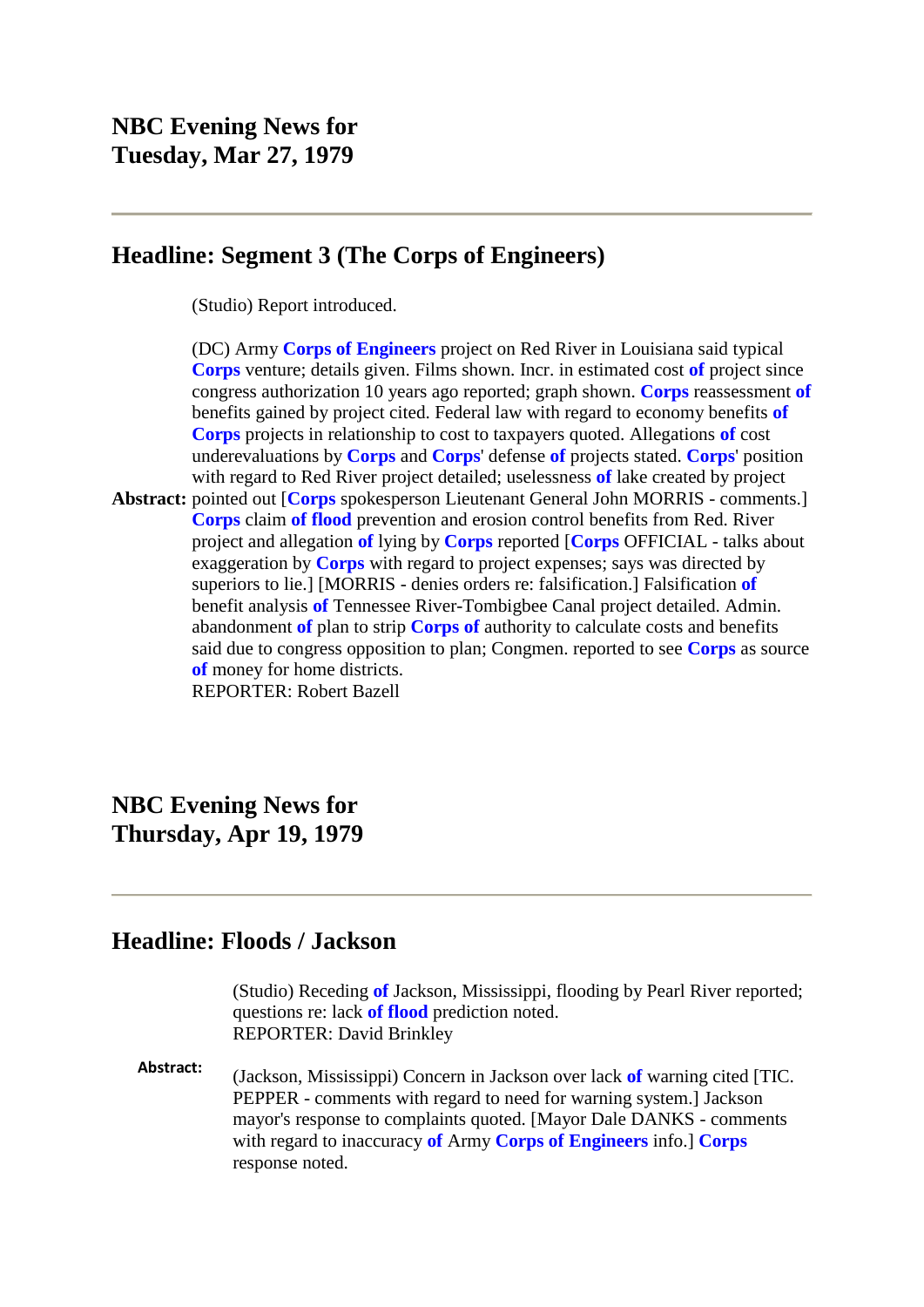REPORTER: George Lewis (WLBT newsfilm, Jackson, Mississippi) **Broadcast Type: Evening News** Segment Type: **News Content**

**Program Time:** 05:54:40 pm - 05:56:50 pm. Duration: 02:10

**Record Number:** 503832

**Link to this page** [http://tvnews.vanderbilt.edu/program.pl?ID=503832](http://proxy.library.upenn.edu:5235/program.pl?ID=503832)

**Online Video:** Click here to view this video segment in RealMedia format

**Reporters:** Brinkley, David; Lewis, George

# **CBS Evening News for Tuesday, Apr 24, 1979**

## **Headline: Floods / North and South**

| (Studio) New snow in Butte, MT, continued flooding of Red River in Grand   |
|----------------------------------------------------------------------------|
| Forks, North Dakota, and receding of Pearl River in Columbia, Mississippi; |
| Robert Patterson's successful efforts to save house noted. Films shown.    |
| Mississippi reported expecting more rain.                                  |
| REPORTER: Walter Cronkite (WCCO-TV and WAFB-TV newstapes)                  |

**Abstract:** (Silver Spring, MD) Criticism **of** National Weather Service **flood** warnings outlined; Red. River situation cited. [National Weather Service spokesperson Robert CLARK - predicts more flooding for LA.] Clark quoted with regard to overtaxing **of** Army **Corps of Engineers flood** control projects. [CLARK - comments on **flood** control projects.] Amt. **of** damage from past week's floods stated. REPORTER: Barry Serafin

> (Studio) Environment group spokesperson quoted with regard to poor government approach to **flood** control money in Mississippi. REPORTER: Walter Cronkite

**Broadcast Type: Evening News** Segment Type: **News Content**

**Program Time:** 05:42:50 pm - 05:45:30 pm. Duration: 02:40

**Record Number:** 263367

**Link to this page** [http://tvnews.vanderbilt.edu/program.pl?ID=263367](http://proxy.library.upenn.edu:5235/program.pl?ID=263367)

**Reporters:** Cronkite, Walter; Serafin, Barry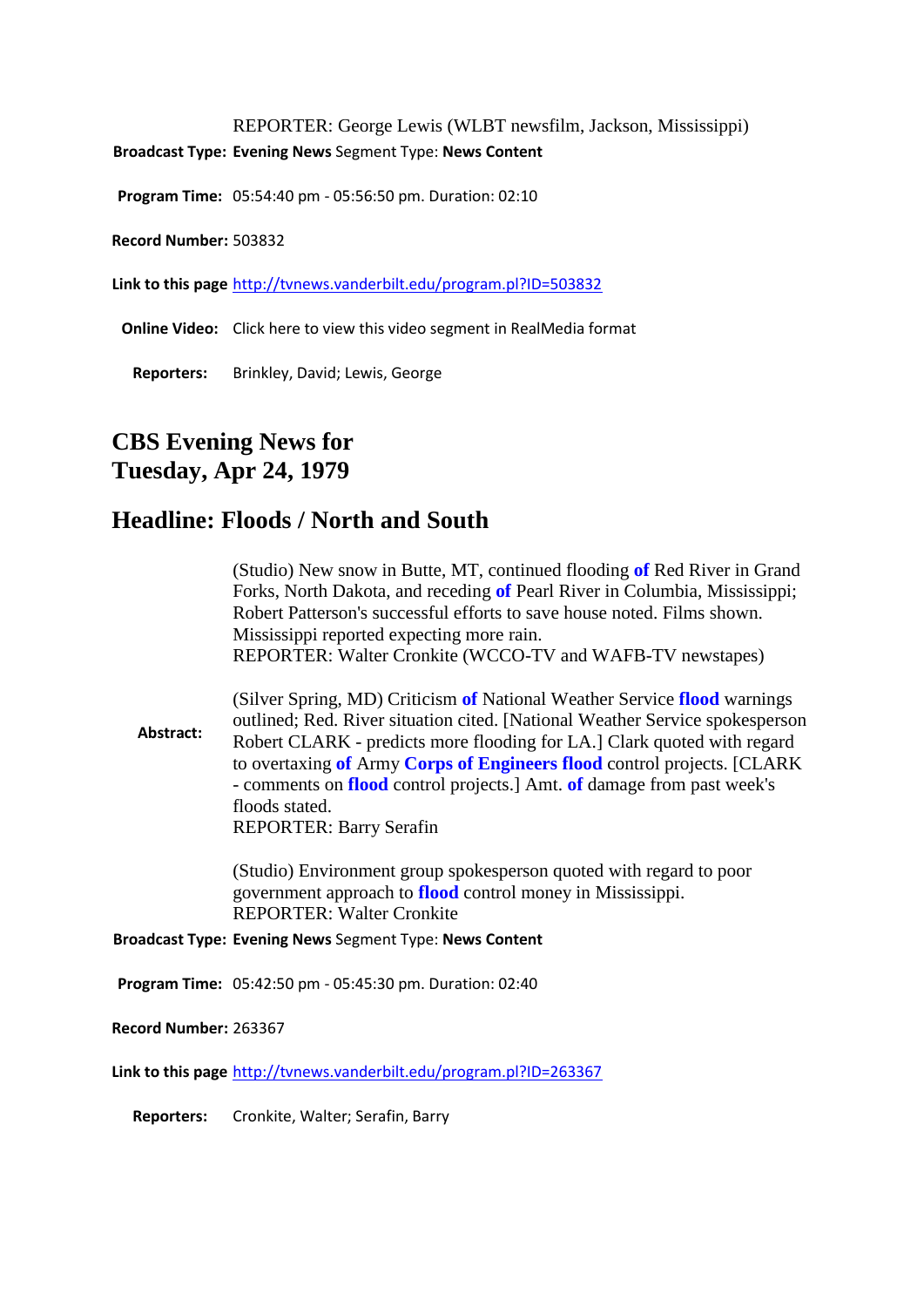### **Headline: Floods / South**

(Studio) Amt. **of** damage in **flood**-ravaged South mentioned. REPORTER: Max Robinson

Abstract: YUNIGAS - thinks **Corps** has responsibility to reevaluate their projections and (Slidell, LA) Efforts **of** southe. Louisiana to recover from floods examined; films shown. **Corps of Engineers** role in region noted. [Parish president Bruce take quick action.] Govt.'s assurances against flooding to Frank and Jan Hyde noted; state **of** their house at present shown. [Jan HYDE - is tired **of** bureaucratic delays.] REPORTER: Bob Sirkin

**ABC Evening News for Monday, Jul 19, 1993**

### **Headline: Mississippi River / Midwest Flooding / Levee System**

(Studio: Renee Poussaint) Levels **of** the Mississippi River in Prairie du Chien, WI, Davenport, Iowa, Quincy, Illinois, and Saint Louis noted.

(Saint Louis: Tom Foreman) The flooding near Saint Louis and the criticism **of** the man-made levee system featured; scenes shown **of** water flowing over the levees. [Conservationist Dale PONTIUS, Army **Corps of Engineers** Gary DYHOUSE - offer differing opinions on the levee system **of** the Army **Corps of Engineers**.]

(Studio: Renee Poussaint) Report introduced.

(Des Moines, Iowa: Mike von Fremd) The **flood** damage in Des Moines, Iowa, featured; scenes shown. [Residents Nancy LOISCHNER, Dorothy and Bud STETLER - react to the damage.]

**Broadcast Type: Evening News** Segment Type: **News Content**

**Program Time:** 05:37:00 pm - 05:41:40 pm. Duration: 04:40

**Record Number:** 148856

**Abstract:**

**Link to this page** [http://tvnews.vanderbilt.edu/program.pl?ID=148856](http://proxy.library.upenn.edu:5235/program.pl?ID=148856)

**Reporters:** Foreman, Tom; Poussaint, Renee; von Fremd, Mike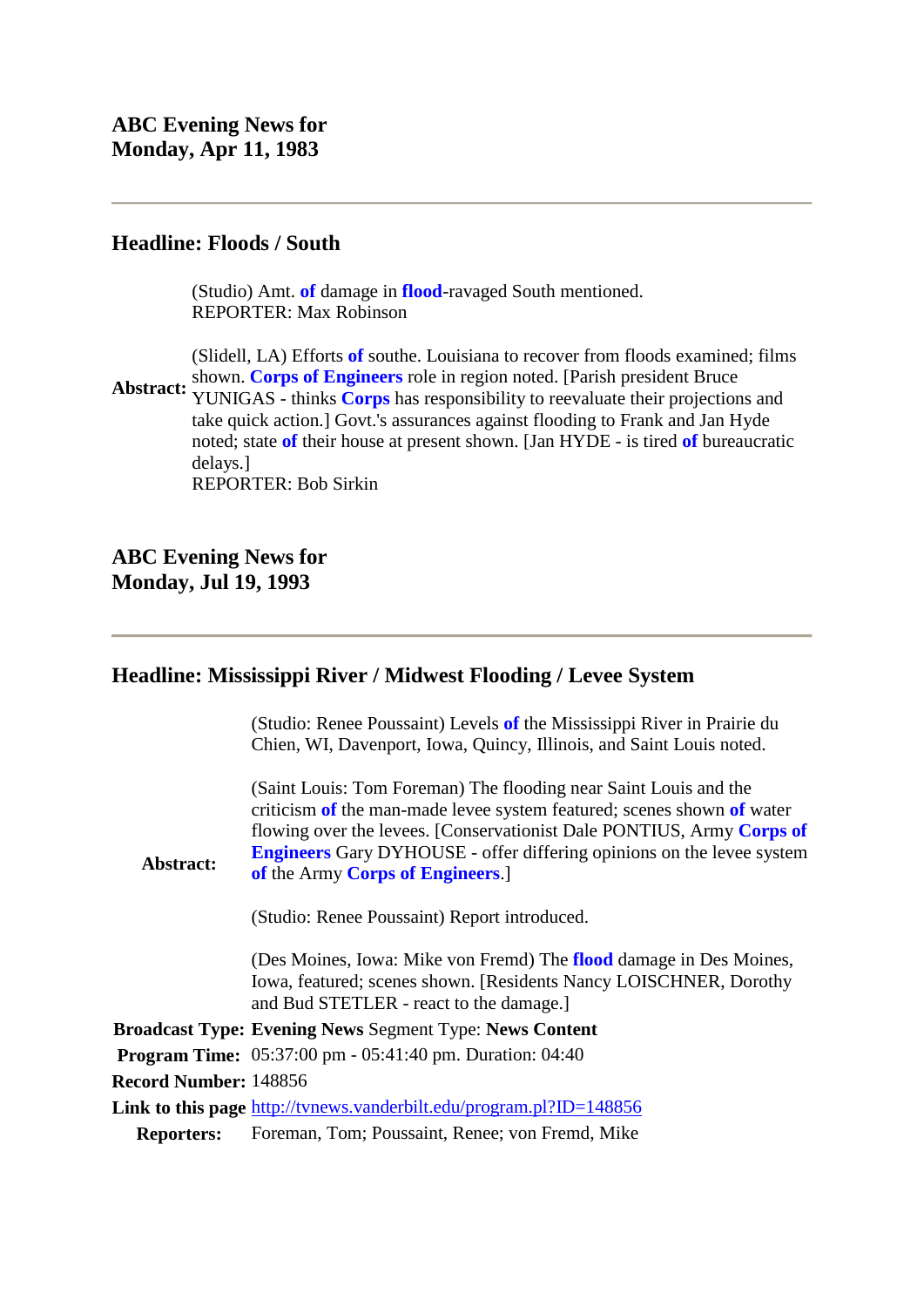# **Headline: Clinton / Flood Policy**

(Studio: Peter Jennings) Report introduced.

**Abstract:** (New York: Ned Potter) President Clinton's decision to reverse the **flood** policy **of** rebuilding levees to one **of** moving homes out **of** the **flood** plain featured; scenes shown from July 1993 where the levee broke in Quincy, Illinois, and from Valmeyer, Illinois, where the town voted to move to higher ground. [American Rivers Scott FABER - comments.] [Senator Max BAUCUS - calls for a new Army **Corps of Engineers**' strategy.] **Broadcast Type: Evening News** Segment Type: **News Content Program Time:** 05:42:00 pm - 05:43:30 pm. Duration: 01:30 **Record Number:** 153979 **Link to this page** [http://tvnews.vanderbilt.edu/program.pl?ID=153979](http://proxy.library.upenn.edu:5235/program.pl?ID=153979) **Reporters:** Jennings, Peter; Potter, Ned

**CBS Evening News for Friday, Nov 07, 1997**

## **Headline: El Nino / California Flooding**

|                              | (Studio: Dan Rather) Report introduced.                                                                                                                                                                                                                                                                                                                                                   |
|------------------------------|-------------------------------------------------------------------------------------------------------------------------------------------------------------------------------------------------------------------------------------------------------------------------------------------------------------------------------------------------------------------------------------------|
| Abstract:                    | (Marysville, California: Sandra Hughes) The possible effects of El Nino<br>on California agriculture and how flooding will cause shortages and higher<br>prices outlined; scenes shown from along the levees. [Farmer Dale<br>NIESHELTZ, Army Corps of Engineers Jason FANSELAU - talk about<br>last year's <b>flood</b> and the failure of the system of levees to prevent<br>flooding.] |
|                              | <b>Broadcast Type: Evening News Segment Type: News Content</b>                                                                                                                                                                                                                                                                                                                            |
|                              | <b>Program Time:</b> $05:48:00 \text{ pm} - 05:50:10 \text{ pm}$ . Duration: $02:10$                                                                                                                                                                                                                                                                                                      |
| <b>Record Number: 373331</b> |                                                                                                                                                                                                                                                                                                                                                                                           |
|                              | Link to this page http://tvnews.vanderbilt.edu/program.pl?ID=373331                                                                                                                                                                                                                                                                                                                       |
| <b>Reporters:</b>            | Hughes, Sandra; Rather, Dan                                                                                                                                                                                                                                                                                                                                                               |
|                              |                                                                                                                                                                                                                                                                                                                                                                                           |